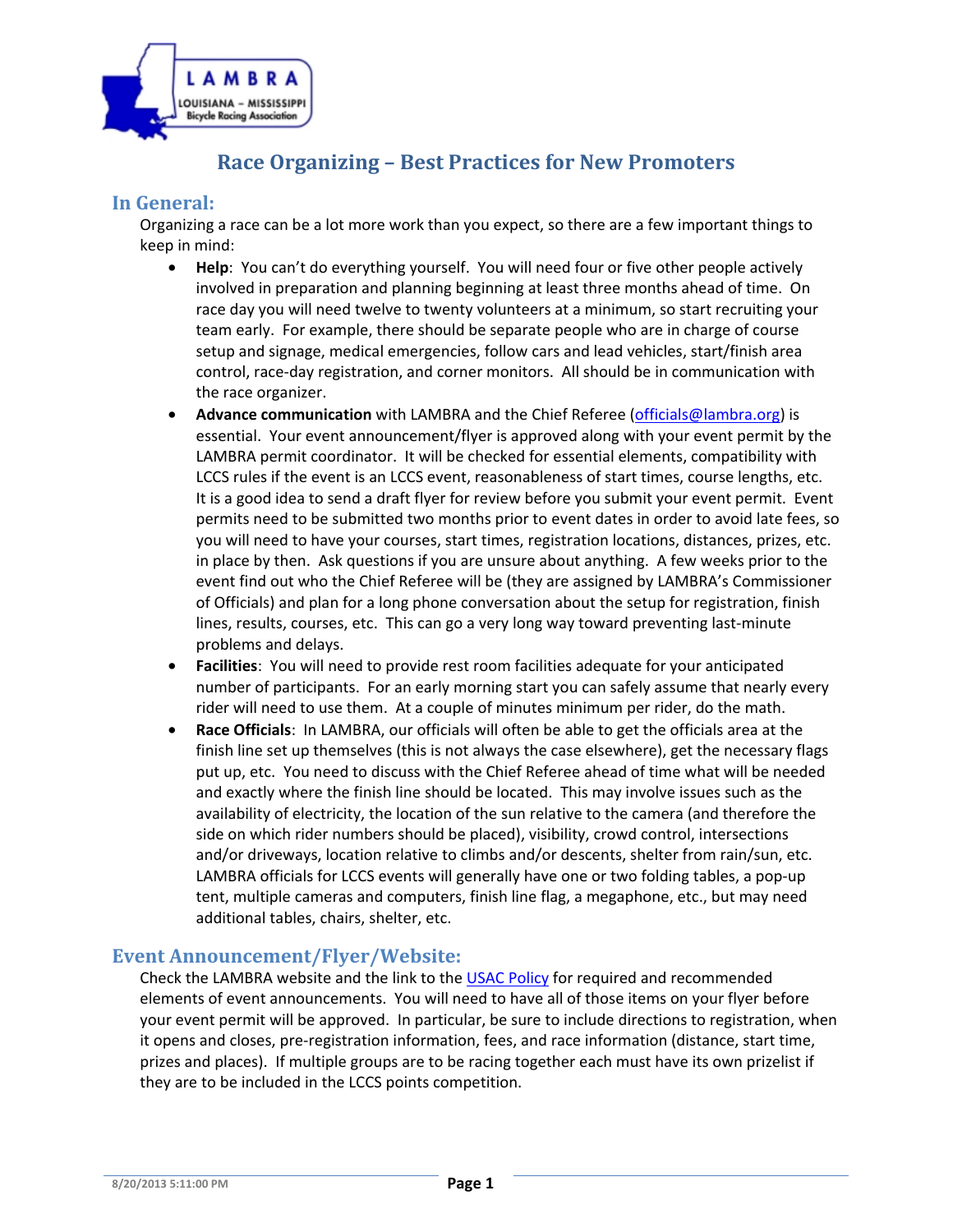# **Numbers and Pins:**

It is tempting to skimp on race numbers in order to reduce costs. Don't. There are specific USAC requirements (both size and quantity) for race numbers. At a minimum each rider should receive one large (20 x 20 cm or 7.8 x 7.8 in) number to be placed in a position suitable for the finish line camera. It is strongly recommended that riders receive two numbers, one for the camera side and one for the back. Back numbers allow motorefs to identify riders from behind and allow riders to identify other riders which is especially important if two groups are racing together. Always try to provide separate number sequences for each class/category in order to facilitate scoring. When you order your race numbers (You can get a discount with some vendors by going through the USAC website), be sure to order pins. Riders will typically use 6 pins per number. In a pinch, you can usually get a box of the correct size pins from a local dry-cleaners.

# **Time Trials:**

Time Trial courses should be free from uncontrolled intersections and road hazards. Keep in mind that riders will be pushing themselves hard, often in a head-down posture. Chose a start location that provides a place for riders to warm up, and include that in your plans for course control. Having police cars and monitors at the start, finish and turnaround is important. You will need volunteers to hold riders, stage them, monitor any intersections along the way, and assist with timing at the finish.

# **Road Races:**

Road races in particular require close cooperation with police and sheriff's departments in order to enhance safety, especially at intersections and the start/finish area. Be sure that there is adequate parking available and that access to the parking area is not within the final kilometer of the race course. Riders should never have to ride back past the finish line to get to their vehicles since there will often be other riders and races still to finish. The course should be marked, preferably with both paint and signage, especially leading up to turns. There should also be a sign and preferably red flag at the 1 km to go mark, along with numerous signs facing both directions notifying motorists that a race is in progress. Police officers should be instructed about how fast the groups will be going, that they may stray across the centerline into the oncoming traffic lane on the turns, and how the finish sprints will be handled. If the full road is to be available to the riders for the final 200 meters (or more), police will need to stop all oncoming traffic when the group is still about 1 km from the finish. This requires communication among lead and/or follow vehicles, officials, and the downstream police officer(s), generally via radio. Follow cars should be lined up, marked and ready to go well ahead of time so that riders can drop off spare wheels. Follow car drivers should be instructed as to how to handle emergencies and should have fully charged phones with a list of phone numbers (other follow cars, chief referee, even organizer, etc.)

# **Criteriums:**

Criterium courses should ideally be 0.6-1.2 km in length and should always be completely closed to traffic. Keep in mind that any vehicles that are inside the course need to be prevented from entering the course as well. Ideally there should be monitors at each intersection with radio of phone communication in order to report any crashes or other incidents (such as vehicles, pedestrians, animals, etc., getting on to the course). The finish should preferably be about 200 meters from the last turn with few immovable obstacles. Ideally there should be barricades along the final 200 meters to prevent pedestrians from walking onto the course and to allow the officials a clear view of the oncoming riders. The wheel pit should be located close to the finish area, especially if there is not a dedicated pit official.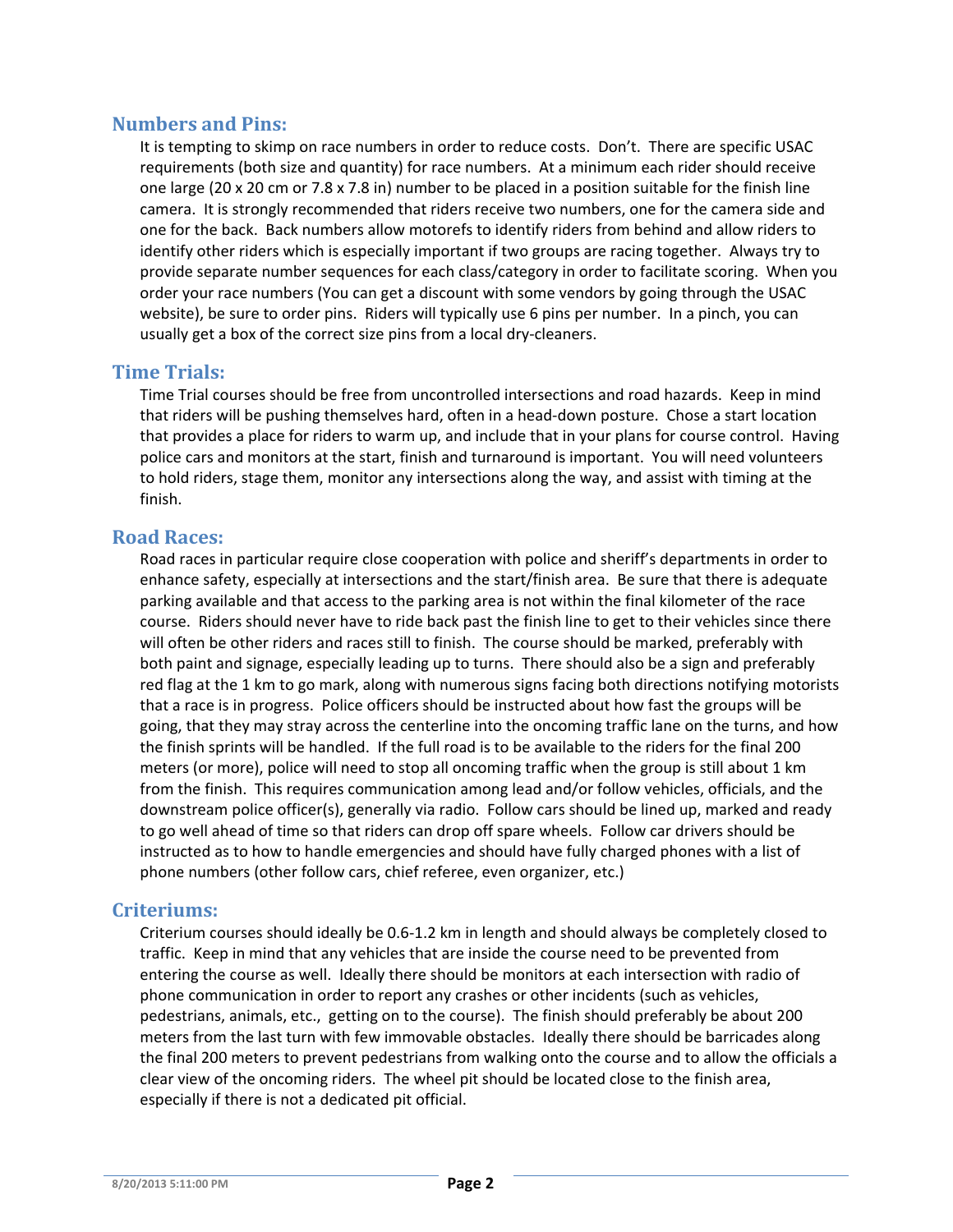# **Registration:**

Race-day Registration should ideally be located close to the start/finish and parking area since the officials will need to be in both places and will need final start lists immediately prior to each race. It is best to have most of the rider parking close to the start/finish and registration in case there are any changes in the start times or other things that need to be communicated to the riders. For most LAMBRA races the Chief Referee will have an Excel workbook for rider registration and results. Plugging in rider bib numbers and license numbers will automatically populate the rider's information (name, category, team, etc.) except for riders using 1-day licenses or riders who renewed or purchased annual licenses within a day or so of the race. We recommend printing out the release forms for all pre-registered riders and having them sign the forms when they come to pick up their race numbers on race day. At that time the registrar should write their bib numbers on their release forms, thus verifying that they actually showed up for the race. If the database is prepopulated with pre-registration data there needs to be a way to identify any pre-registered riders who did not show up. If there is any doubt, the officials will usually call roll at the start line which may cause a delay. It is crucial that registration be handled very carefully and smoothly. **Incomplete or careless registration procedures virtually guarantee problems with results which can be delayed, incorrect, or both.** Be sure you can quickly identify the release forms for all riders using 1-day licenses because those will have to be submitted to USAC after the event. Riders can show proof of license category either with their license cards or electronically. The Excel registration and results workbook will also include the most recent USAC road database so if they show up without either you will be able to look them up.

#### **Typical problems with registration include:**

- **License number** incorrectly entered, which pulls up the wrong name or no name;
- **Bib number** for the wrong race (wrong sequence) given to a rider (i.e. Cat. 4 rider with a Cat. 1/2 bib number);
- **1-Day license** riders not identified as such;
- **Wrong category**: Riders registered in classes or categories for which they are not eligible. Sometime this is a registration error, sometimes the rider thinks he or she can ride the incorrect category. Riders who have annual licenses for Cat. 1-4 can never race on 1-day licenses, even if they have not renewed their annual licenses. Once a rider is upgraded from Cat. 5 he or she can never race as a Cat. 5 again.
- Riders allowed to enter with **licenses from other disciplines**. This may be changing somewhat at USAC if they go to a single multiple-discipline license, but presently a rider with only a mountain bike license cannot enter a road race (RR, TT, Crit, CX) without also having a road license. Likewise with collegiate licenses. Some races may attract riders from continental pro teams who have only UCI licenses. Those riders will not come up in the regular USAC road rider database, and there are some restrictions as to which pro riders can enter races open to Category 1 riders. If this is anticipated, be sure there is an official on hand for registration and contact the chief referee ahead of time.
- **Incompletely filled out or signed release forms**. Riders are in a hurry on race day and tend to leave information on the release form blank. You need to require that they fill in everything on the form and you should be sure to check for a signature. Incompletely filled out forms could jeopardize your liability protection.
- **Wrong release forms** printed out or forms printed out in reduced format. For race-day entries be sure that you have the correct release form for licensed riders that includes space for club/team, license number, etc. USAC has a number of different forms on their website.